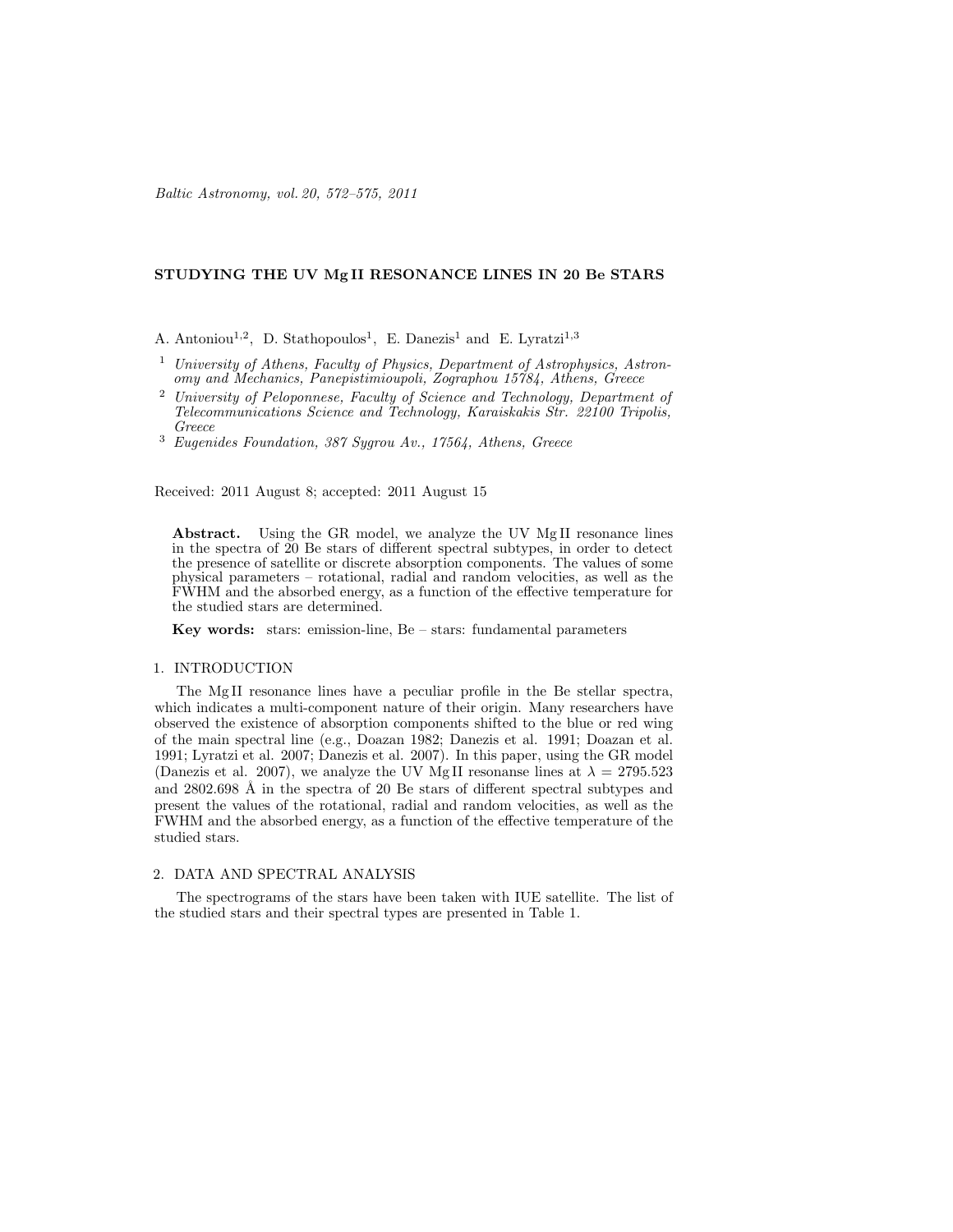Table 1. The list of the studied Be stars and their spectral types.

| $_{\mbox{Star}}$ | Spectral type | Star                | Spectral type         |
|------------------|---------------|---------------------|-----------------------|
| HD 53367 B0 IV e |               | HD 25940            | B3Ve                  |
| HD 44458 B1 V pe |               | HD 183362           | B3 V e                |
| HD 58343 B2 V ne |               | HD 217050           | B4 III pe             |
| HD 45910 B2IIIe  |               | HD 67888            | B <sub>4</sub> III pe |
| HD 41335 B2 V ne |               | HD 89884 B5 III e   |                       |
| HD 52721 B2 V ne |               | HD 23480            | B6 IV e               |
| HD 37202 B2 IV p |               | HD 192044 B7 Ve     |                       |
| HD 32991 B2 Ve   |               | HD 29866            | B8 IV ne              |
| HD 58050 B2 V e  |               | HD 199218 B8 IV nne |                       |
| HD 37490 B3IIIe  |               | HD 50138            | B9 e                  |



Fig. 1. The UV Mg II resonance lines in the spectrum of HD 52721 with the model fit. The model for each of the Mg II lines consists of two components. The graph at the bottom shows the differences between the model and the observed spectra.

In Figure 1 we present the best fit of the Mg II doublet model to the observed spectrum of the B2 V star HD 52721. The graph at the bottom gives the differences between the model and the observed spectral line. We note that in all investigated stars the best fit has been obtained by using one or two components.

In Figure 2 we present the rotational and radial velocities of all the components determined from the Mg II spectra for 20 Be stars as a function of the star effective temperature. Figure 3 shows the the random velocities and the FWHM of the Mg II lines and Figure  $4$  – the absorbed energy in each of the Mg II lines.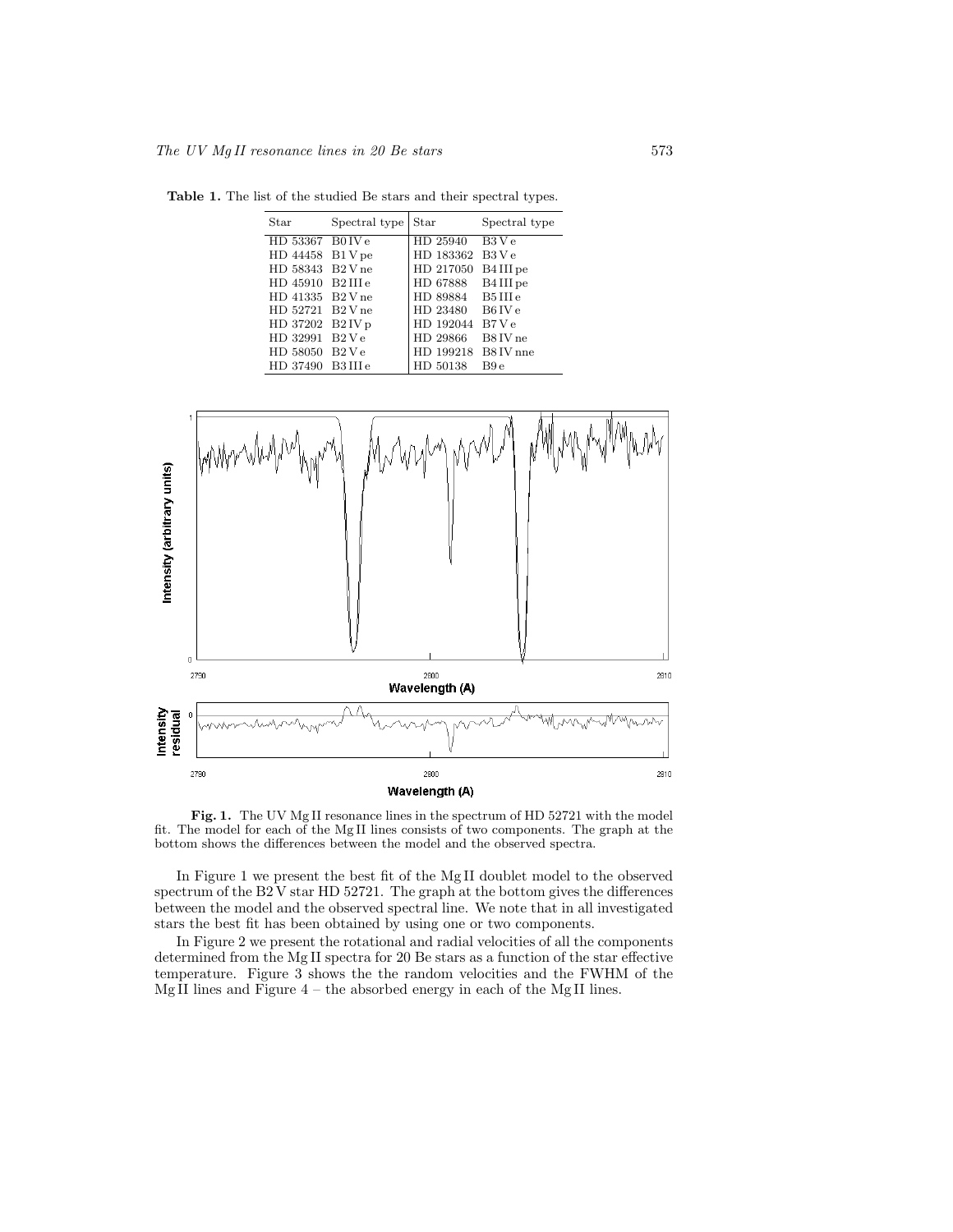

**Fig. 2.** Rotational (top) and radial (bottom) velocities of all components of the Mg II resonance lines vs.  $T_{\text{eff}}$ .



**Fig. 3.** Random velocities (top) and the FWHM (bottom) of the Mg II resonance lines vs.  $T_{\text{eff}}$ .